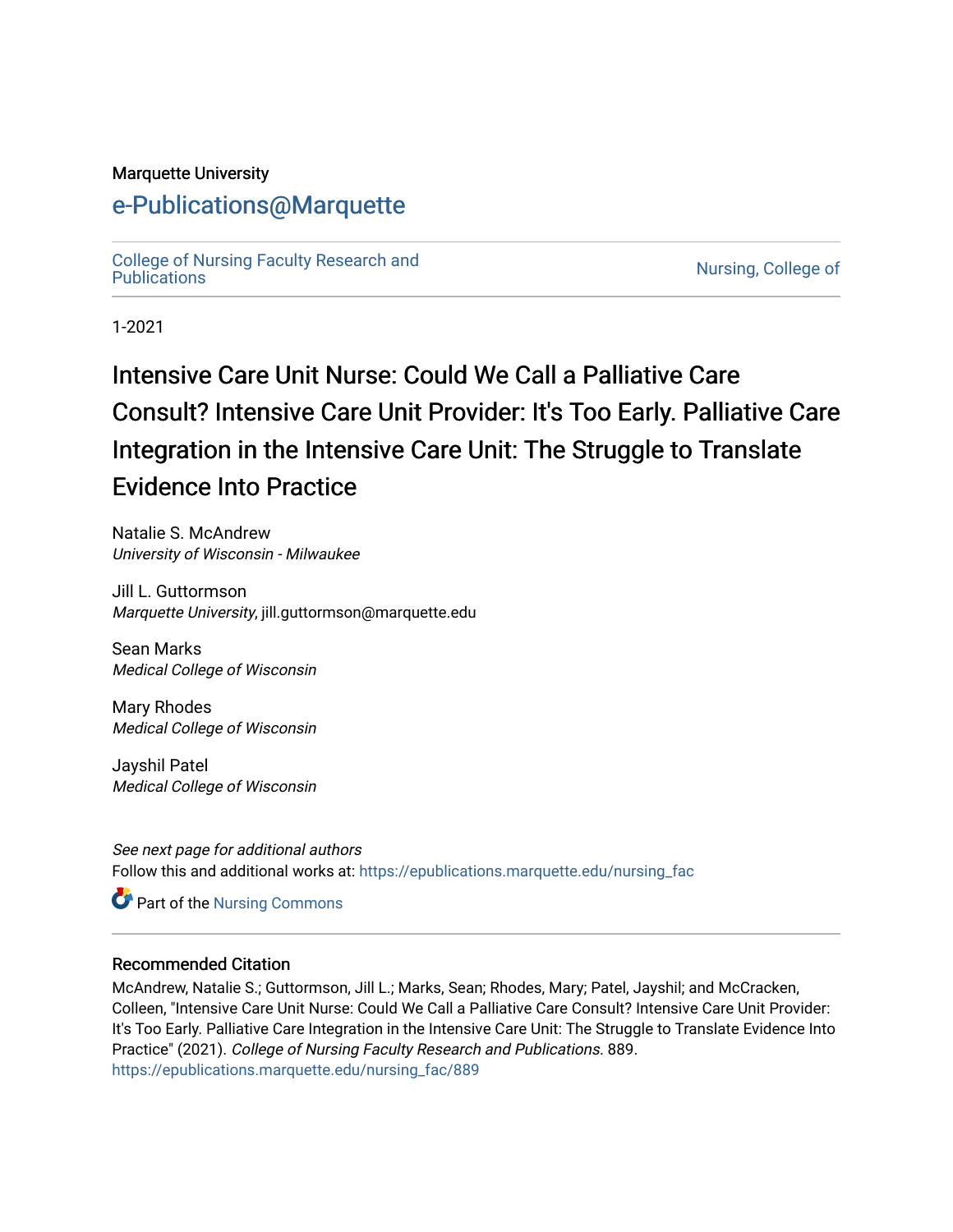#### Authors

Natalie S. McAndrew, Jill L. Guttormson, Sean Marks, Mary Rhodes, Jayshil Patel, and Colleen McCracken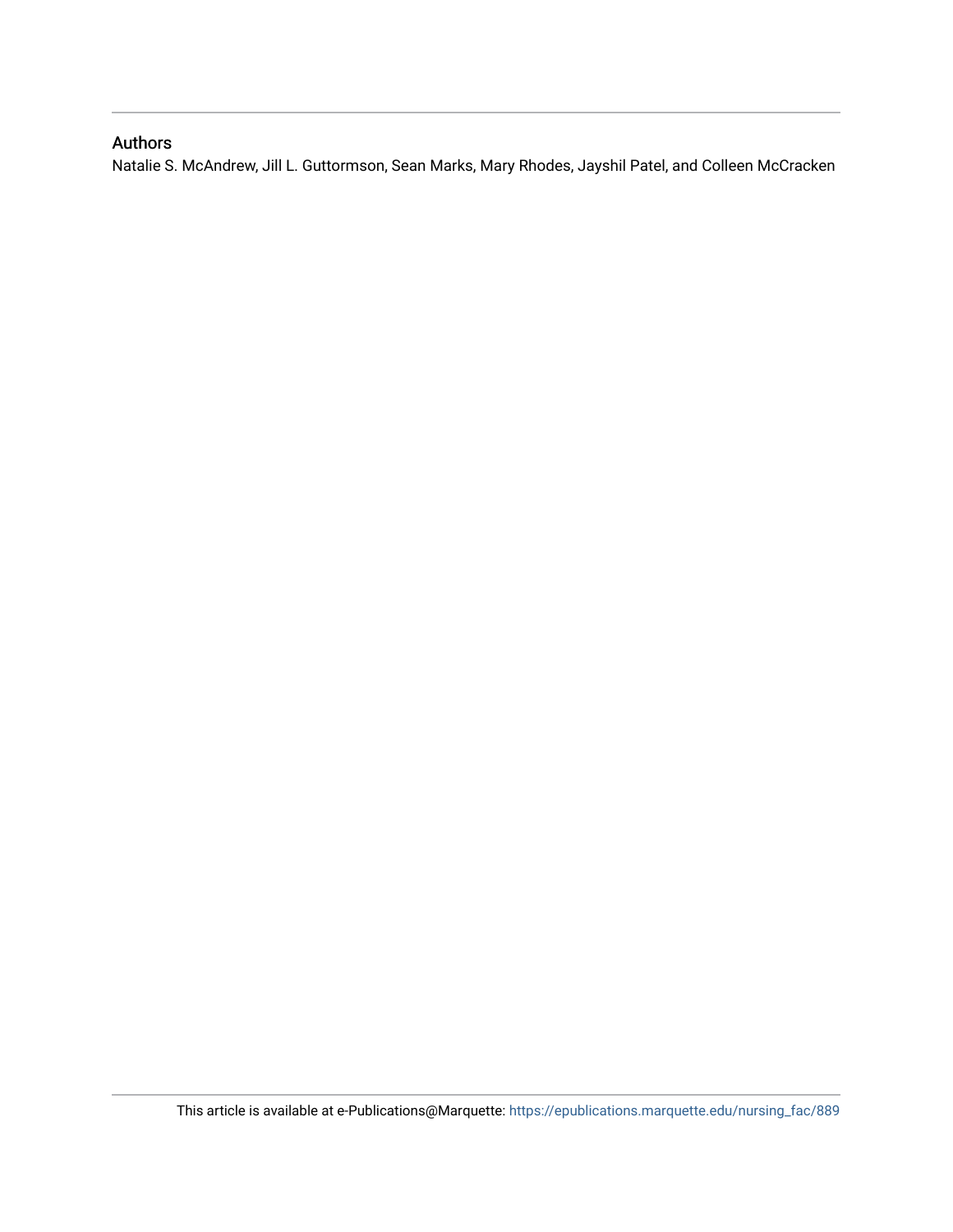**Marquette University**

# **e-Publications@Marquette**

### *Nursing Faculty Research and Publications/College of Nursing*

*This paper is NOT THE PUBLISHED VERSION***.**  Access the published version via the link in the citation below.

*Dimensions of Critical Care Nursing*, Vol. 40, No. 1 (January/February 2021): 51-58. [DOI.](https://doi.org/10.1097/DCC.0000000000000451) This article is © Lippincott Williams & Wilkins, Inc. and permission has been granted for this version to appear i[n e-](http://epublications.marquette.edu/)[Publications@Marquette.](http://epublications.marquette.edu/) Lippincott Williams & Wilkins, Inc. does not grant permission for this article to be further copied/distributed or hosted elsewhere without the express permission from Lippincott Williams & Wilkins, Inc.

Intensive Care Unit Nurse: Could We Call a Palliative Care Consult? Intensive Care Unit Provider: It's Too Early. Palliative Care Integration in the Intensive Care Unit: The Struggle to Translate Evidence Into Practice

Natalie S. McAndrew College of Nursing, University of Wisconsin-Milwaukee, Milwaukee, WI Jill Guttormson College of Nursing, Marquette University, Milwaukee, WI Sean Marks Division of Hematology & Oncology, Palliative Care Section, Medical College of Wisconsin, Milwaukee, WI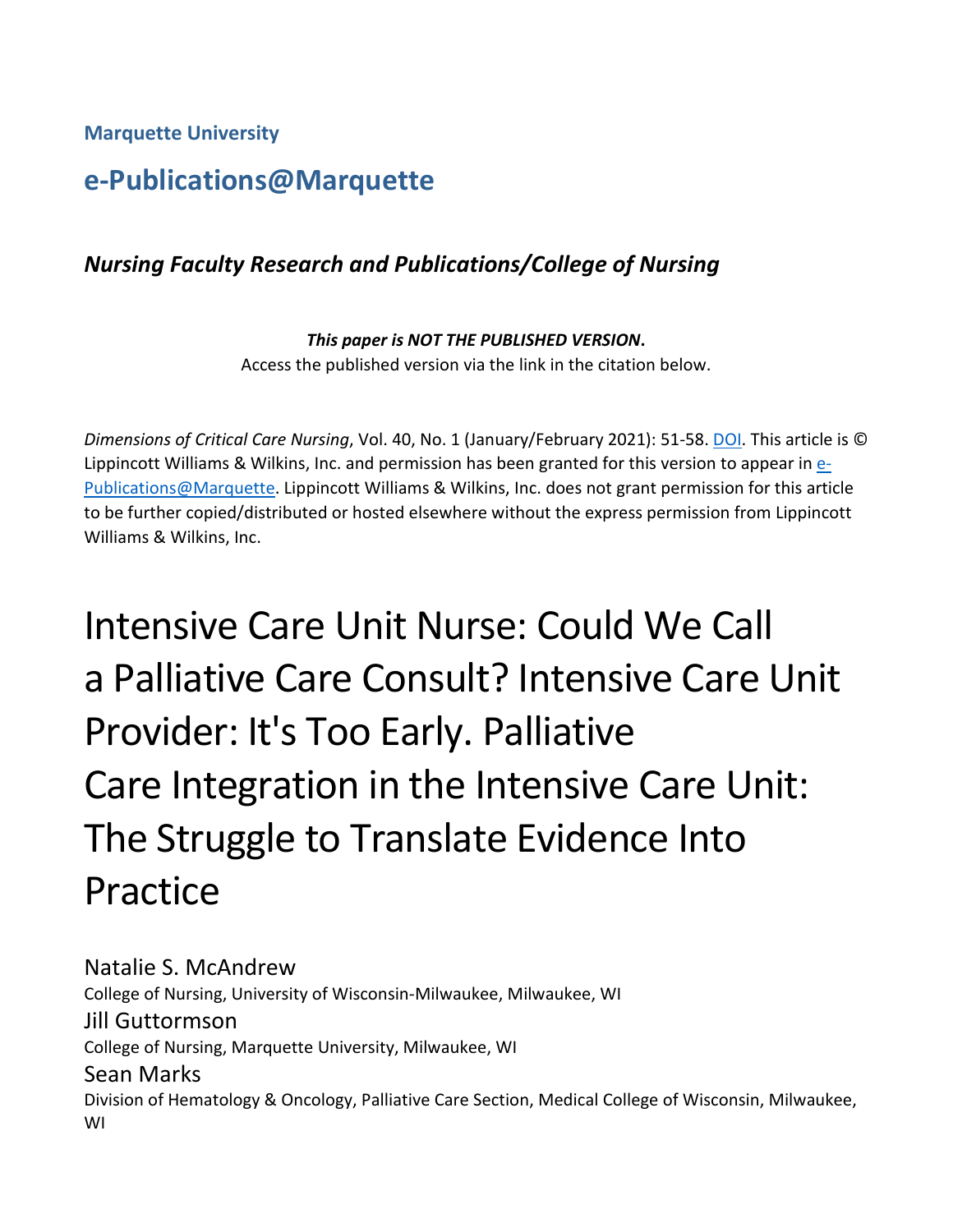#### Mary Rhodes

Division of Hematology & Oncology, Palliative Care Section, Medical College of Wisconsin, Milwaukee, WI

#### Jayshil Patel

Division of Pulmonary and Critical Care Medicine at Medical College of Wisconsin, Milwaukee, WI

#### Colleen McCracken

Inpatient Oncology Unit at Froedtert & the Medical College of Wisconsin Froedtert Hospital, Milwaukee, WI

# Abstract

Despite evidence regarding the value of palliative care, there remains a translation-to-practice gap in the intensive care setting. The purpose of this article is to describe challenges and propose solutions to palliative care integration through the presentation and discussion of a critical care patient scenario. We also present recommendations for a collaborative palliative care practice framework that holds the potential to improve quality of life for patients and families. Collaborative palliative care is characterized by close working relationships with families, interprofessional intensive care unit healthcare teams, and palliative care specialists. The shortage of palliative care specialists has become a pressing policy and practice issue and highlights the importance of increasing primary palliative care delivery by the intensive care team. Underexplored aspects of collaborative palliative care delivery include the interprofessional communication required, identification of key skills, and expected outcomes. Increased recognition of intensive care unit palliative care as a process of engagement among nurses, providers, patients, and their family members heralds a vital culture shift toward collaborative palliative care. The interprofessional palliative specialist team has the expertise to support intensive care teams in developing their primary palliative skills and recognizing when specialist palliative care support is required. Promotion of strategic palliative care delivery through this collaborative framework has the potential to decrease suffering among patients and families and reduce moral distress among healthcare professionals.

There have been numerous calls for policy changes to improve the quality of end-of-life care in the United States.<sup>1-4</sup> In the intensive care unit (ICU), interprofessional teams of palliative care specialists (who provide subspecialty palliative care) are consulted in ICUs to work with patients with serious illness and their families to facilitate collaborative patient- and family-centered decision making, improve symptom management, and provide support to patients and families.<sup>5,6</sup> However, palliative care specialists may be underused in the ICU,<sup>7-</sup>  $10$  in part because of a shortage of palliative care specialists.<sup>11</sup> Given that early and ongoing palliative care throughout a patient's illness trajectory has been shown to be beneficial to patients and families, many ICU patients, not just the most complex critically ill, may benefit from this holistic approach to care.<sup>12</sup>

To meet the immense need for palliative care in ICUs, interprofessional ICU teams must develop primary palliative care skills, also called basic palliative care or generalist palliative care, and integrate these skills into their practice to support patients and families in less complicated cases or when palliative care specialists are not consulted.5,6,12 We will use the term *primary palliative care* in this article, defined as palliative care delivered by healthcare professionals who are not palliative care specialists working within the subspeciality of palliative care.<sup>6</sup> Primary palliative care includes discussions about goals and values with patients and their families, assessing and intervening to address distressing symptoms, and incorporating support resources such as spiritual support professionals, social workers, or child life specialists, who can address a variety of patient and family psychosocial needs.<sup>13</sup> Importantly, integrated palliative care is a model in which ICU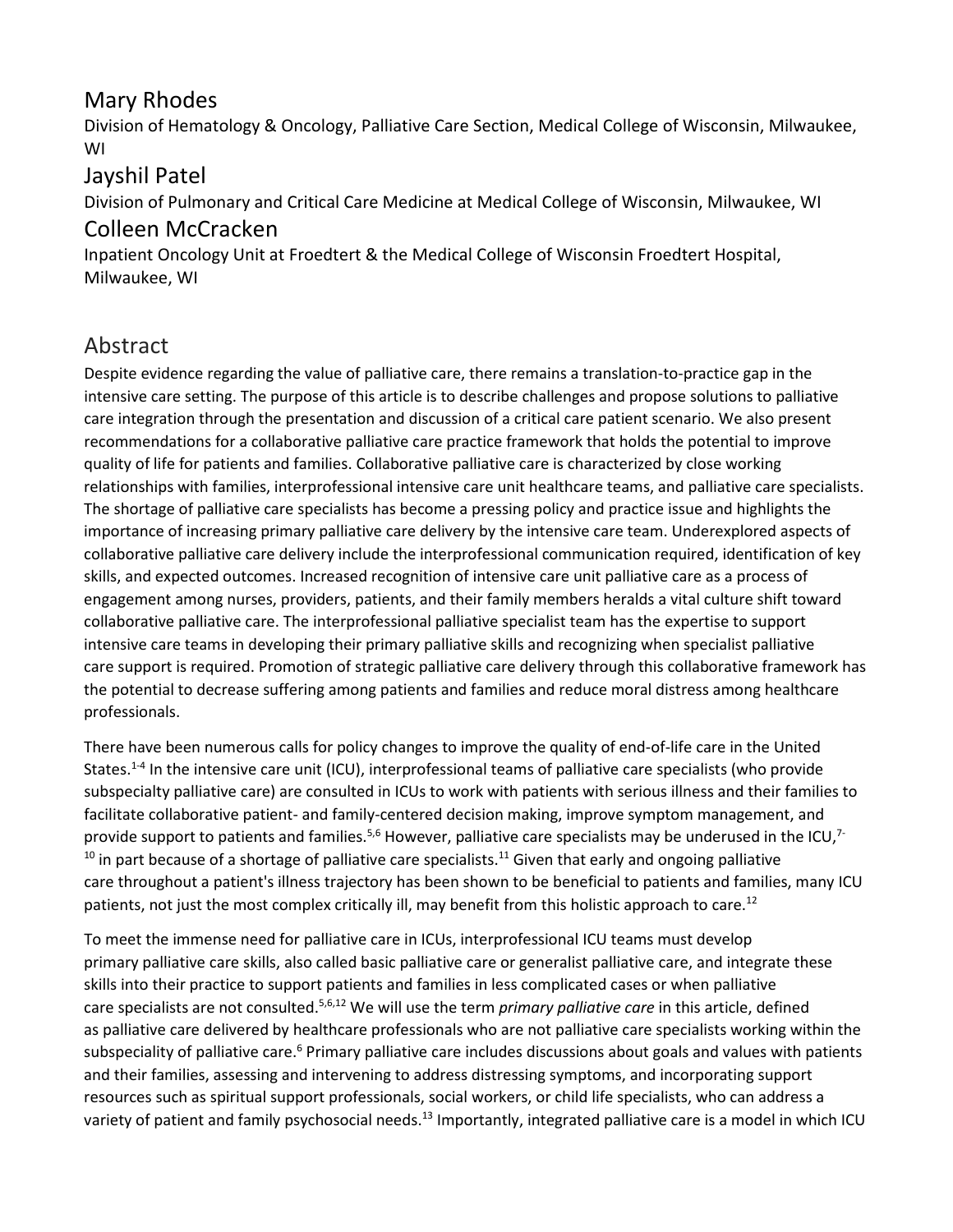healthcare professionals practice primary palliative care and consult palliative care specialists who provide subspeciality palliative care to address the complex needs of patients and families in the ICU setting.<sup>13</sup> In a recent survey of 181 physicians, nurses, administrators, and other ICU healthcare professionals, 78% reported that integrating palliative care was important; however, these professionals also reported barriers to integrated palliative care in the ICU, including a lack of confidence in their own palliative care skills.<sup>8</sup> Furthermore, although primary palliative care is an expectation and best practice,<sup>14</sup> there is limited understanding of how ICU teams conceptualize and deliver primary palliative care to patients and families in the ICU setting. A lack of metrics for organizations to determine the quality and quantity of primary palliative care delivery in the ICU is further indication of a gap in translation to practice.<sup>15</sup>

The purpose of this article is to describe challenges and propose solutions to palliative care integration through the presentation and discussion of a critical care patient scenario. We also present a collaborative palliative care practice framework that holds the potential to improve quality of life for patients and families. Collaborative palliative care is characterized by close working relationships with patients and their families, interprofessional ICU teams, and palliative care specialists.

## SETTING THE STAGE: A PATIENT CASE

The following scenario illustrates missed opportunities to support a critically ill patient and his family using both primary and specialty palliative care. This case is based on a compilation of the authors' clinical experiences in the ICU setting.

Henry is a 63-year-old man with end-stage liver disease who is ineligible for a liver transplant. He has been resistant to advance care planning discussions initiated by his primary care providers and specialists. Henry was recently hospitalized for altered mental status and experiences a respiratory arrest on a medical floor. He undergoes endotracheal intubation and is admitted to the ICU, where he remains on mechanical ventilation, continuous dialysis, and vasopressors. The nurses recognize signs that Henry is deteriorating and begin to worry about whether he will survive his ICU stay.

Henry's wife, Betty, now makes all medical decisions on his behalf. His status remains guarded and Henry's wife is struggling to cope with the situation. The nurses are challenged with supporting Betty while managing the patient's labile blood pressures that require minute-to-minute assessment and intervention. Betty is tearful, interacts minimally with the staff, and spends most of her time in the corner of Henry's ICU room or in the waiting room. Her adult children visit infrequently. The nurses are having difficulty making a connection with Betty and are uncertain of the best support resources to help her cope.

One nurse is finally able to converse with Betty during the night shift. The nurse identifies that Betty is suffering physically, emotionally, spiritually, and socially. Betty expresses that she is feeling extreme fatigue, and has no friends or family who can help with day-to-day activities at home. She also reveals that her 4 children have a difficult relationship with Henry because of his alcoholism, which is why they rarely visit. Betty talks about the comfort she gets from going to her church, but mentions that she stopped attending services when Henry's illness worsened as she was worried about leaving him alone due to his intermittent confusion. Betty has been questioning her relationship with God and cannot make sense of why this situation is happening to her. She feels alone and isolated and misses better days with Henry. She tells the nurse that they had been planning their 50th wedding anniversary with a trip to Paris; however, now she does not even know if he will live. After this revelation, she begins sobbing uncontrollably. In the midst of this conversation, the nurse's attention is diverted to a long list of immediate caregiving activities for Henry. She notes he is grimacing with every nursing care she performs. As she is also concerned about Henry's pain management, the nurse makes a note to herself to tell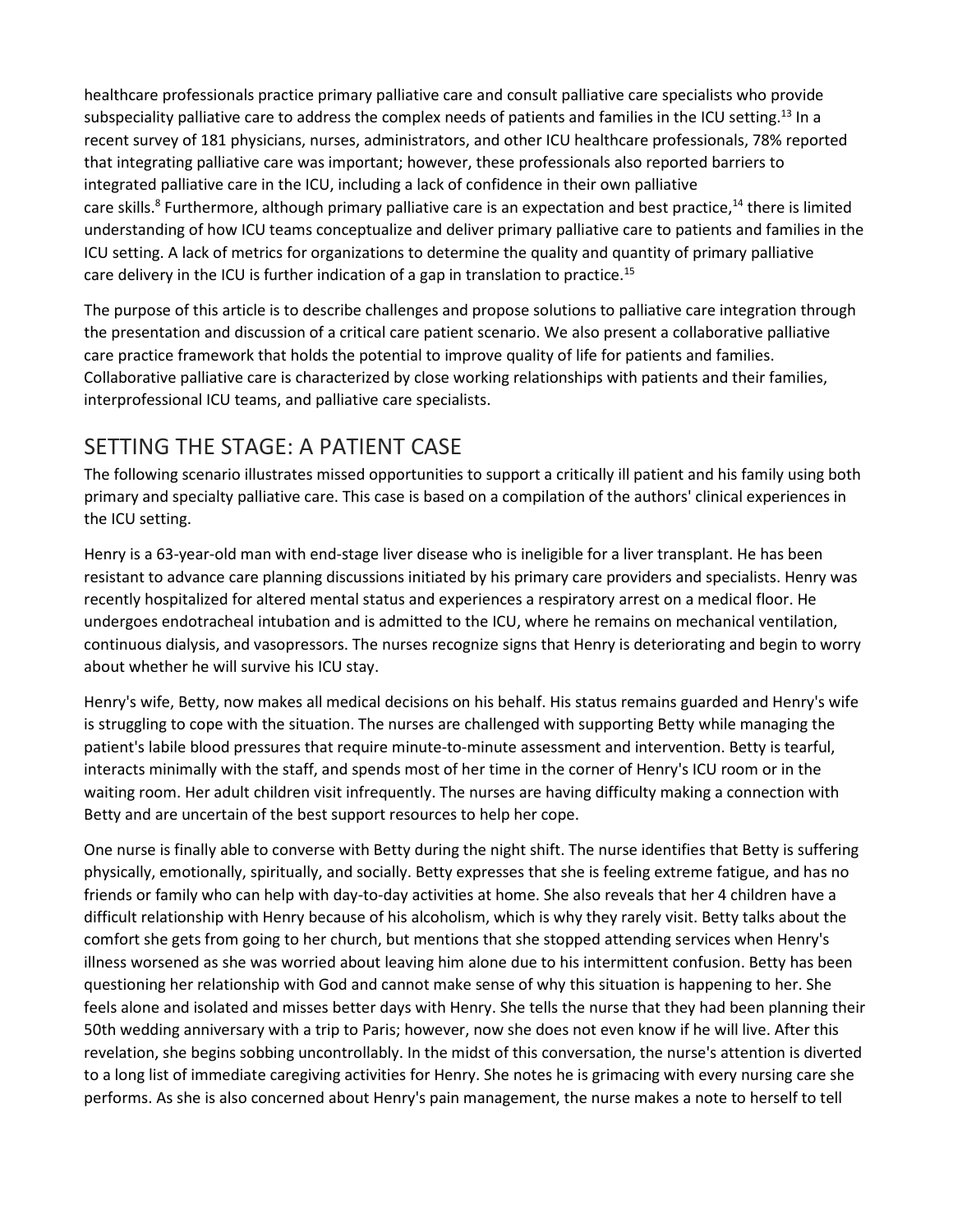the day shift nurse to ask the ICU team to initiate a palliative care consult for pain management and family support.

The next day, when the day shift nurse asks for a palliative consult, she is told by the attending that it is too soon to get palliative care specialists involved. The ICU attending explains that he has been rounding daily with Betty and that Betty is able to perform her role as Henry's decision maker. Because the attending perceives that Betty is confident about the goals of care, he does not think a palliative consult is appropriate at this time. The day nurse is swept up with other pressing tasks and misses the opportunity to communicate in detail to the attending the concerns of the night shift nurse that arose from her conversation with Betty. The night shift nurse returns the next evening for her shift and is upset that a palliative specialist was not consulted. She experiences moral distress because she feels, as Betty and Henry's advocate, she was unheard and asks the charge nurse to assign Henry to a different nurse.

The ICU team's service has a heavy volume of families requiring decision-making support. Intensive care unit providers continue to round with Betty and have been honest with her that Henry is unlikely to survive. Henry makes a few small improvements in the next few days, and then his status begins to wane again. The ICU team revisits goals of care discussions but Betty does not want to stop any treatment; she feels that Henry would want everything done no matter what. The ICU team asks Betty to reconsider a Do Not Resuscitate order, but she insists Henry remain a full code. The ICU provider team continues to focus on aggressive care, hoping that in time, Betty will accept the inevitable outcome. Henry remains unresponsive on life support for the next 3 months without palliative care specialist involvement. As time goes by in the ICU, there are fewer meetings with Betty and the ICU team. Betty becomes more and more withdrawn and spends most of her time outside the ICU in the waiting room. One day, Betty asked the nurse caring for Henry if he was suffering. The nurse responded that she was not sure, but that he was grimacing frequently despite his continuous pain medication infusion. Betty nods and begins to cry.

Henry eventually experiences cardiopulmonary arrest and dies despite resuscitation efforts. Henry's original night nurse observes this futile attempt to resuscitate him, experiences profound moral distress again, and considers leaving her job at the hospital. After her husband's death, Betty experiences anxiety, depression, and complicated grief due to her concerns about Henry's suffering and the daunting financial obligations for his prolonged stay in the ICU.

#### CASE ANALYSIS

Scenarios similar to this are all too common in the ICU setting. Prolonged, aggressive treatment that ends in a long-anticipated death can be traumatic for patients, families, and healthcare professionals. In this scenario, the ICU team offered Betty limited primary palliative care by identifying Betty as a decision maker and involving her in a discussion of the patient's values and goals when making a decision about code status. However, other aspects of primary palliative care went unaddressed, such as adequate pain management for Henry, and Betty's spiritual, emotional, physical, and social quality of life concerns. In the presented scenario, it was apparent early on that medical reality was unlikely to align with family hopes. In addition, family distress over decision making and lack of adequate team support led to a fracturing of team morale. Involving palliative care specialists earlier in Henry's ICU stay and/or in ICU team discussions about strategies to promote primary palliative care for Henry and his wife may have facilitated more collaborative decision making and, ultimately, a more holistic approach to patient and family support.

Our scenario illustrates a theme in the ICU nursing literature: nursing concerns about patient suffering that lead to nurse moral distress<sup>16-19</sup> and burnout.<sup>20</sup> Interprofessional collaboration among palliative care specialists and ICU teams has the potential to reduce prolonged patient suffering, decrease nurse and physician moral distress,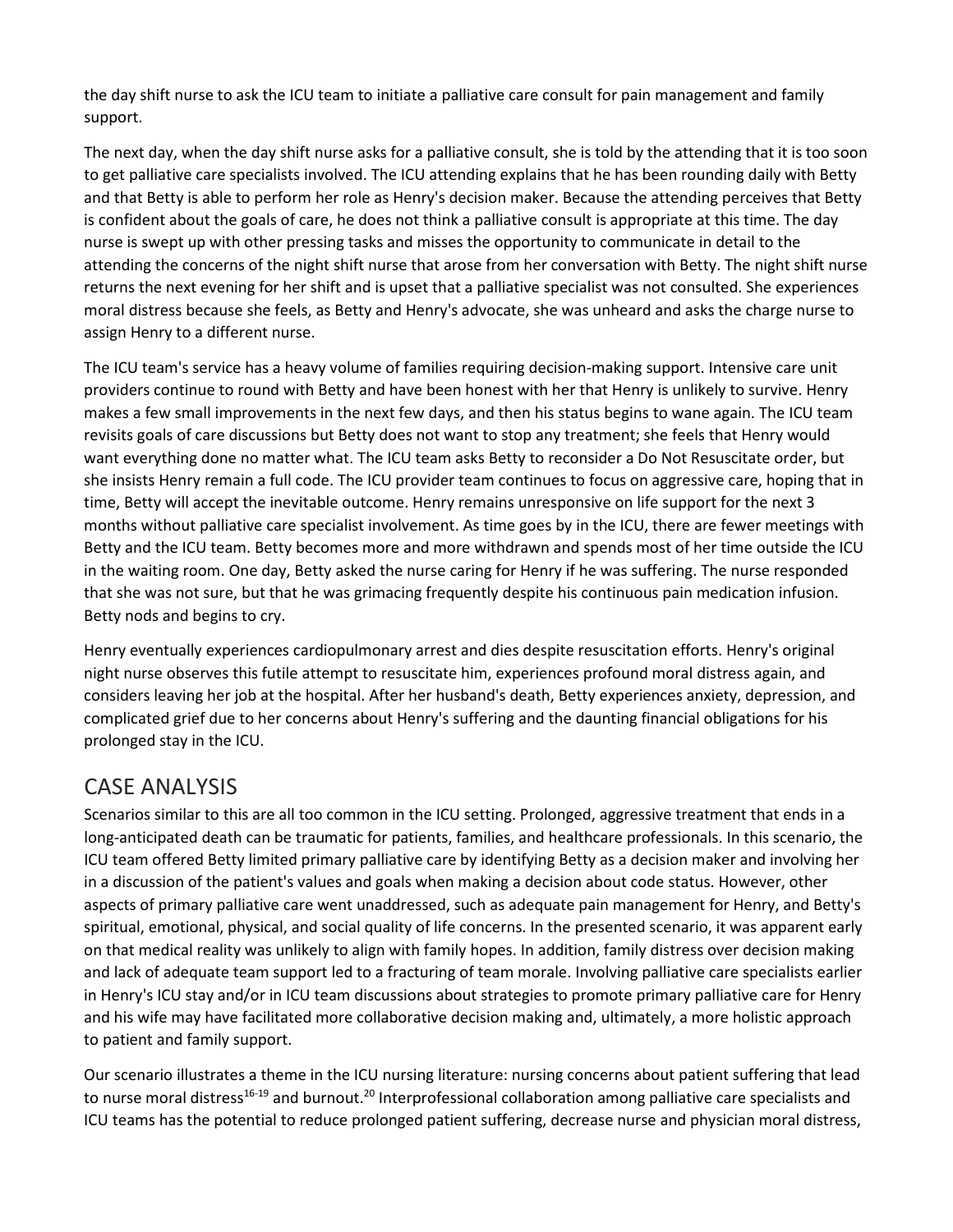increase consideration of support resources for patients and families, and lead to more patient and family engagement.<sup>21-23</sup> There was a clear need for subspeciality palliative care in this scenario; however, throughout the case, the wife would also have benefited from a more collaborative, interprofessional approach to primary palliative care. A collaborative approach to palliative care would have addressed many of the challenges presented in our scenario and is a vital area for research, practice improvement, and policy development to promote routine, high-quality palliative care in the ICU.

## CONNECTION TO THE LITERATURE

The social, professional, and financial ramifications of missed palliative care opportunities for patients, families, healthcare professionals, and organizations are far-reaching. An important aspect of palliative care is helping families navigate challenging medical decisions. End-of-life decisions become increasingly complicated as lifeprolonging technology continues to advance. Notably, a quarter of US healthcare spending is allocated to the small percentage (6%) of individuals who die each year.<sup>24</sup> Disproportionate end-of-life healthcare costs may be related to delayed or prolonged decision making about life-sustaining treatments.<sup>3</sup>

A nationwide shortage of palliative care specialists<sup>11</sup> requires increased emphasis on primary palliative care in ICU settings. It is imperative to educate ICU professionals on how to integrate the philosophy of palliative care into their clinical practice.<sup>1</sup> Although a good starting point, educating individual healthcare professionals about the principles of palliative care may not be enough to change the culture of ICU practice. Interprofessional ICU teams must learn how to collaboratively identify and address the complex social, spiritual, emotional, and physical needs of patients and their families throughout the illness trajectory. Furthermore, ICU teams with a shared understanding of palliative care philosophy may be more likely to involve palliative care specialists when patient and family needs are beyond their expertise.<sup>13,14</sup>

To shift ICU culture toward integrated and collaborative palliative care, all stakeholders involved in the process need to have a voice.<sup>22,25</sup> Interprofessional dialogue is the first step in identifying best practices (or lack thereof) and formulating new directions in research and implementation science that support acceptable and sustainable practice changes. In our scenario, greater communication among nurses and physicians about the palliative care needs of the patient and his wife may have reduced nurse moral distress, even if family decision making and final clinical outcomes were unchanged. There is a need to collaboratively develop policies that support all healthcare professionals in their efforts to deliver compassionate, holistic ICU care that is consistent with patient and family goals.

There is a growing body of evidence supporting palliative specialist involvement and palliative integration in the ICU.<sup>9,26-29</sup> In a recent cluster randomized crossover trial in a medical ICU, patients in the intervention group who received an early palliative care consultation (within 48 hours of ICU admission) had significantly more transfers to hospice care, fewer ventilator days, and fewer readmissions to the hospital compared with patients receiving usual care.<sup>27</sup> In a systematic review and meta-analysis of terminally ill patients in the ICU, those in the intervention group receiving palliative care experienced 2.5 fewer days in the ICU compared with usual care.<sup>30</sup> In another systematic review of advance care planning and ICU palliative care interventions, findings revealed a trend toward fewer ICU admissions and less time spent in the ICU.<sup>31</sup> Importantly, there is evidence that palliative specialist involvement may reduce ICU mortality<sup>30</sup> or does not influence ICU or in-hospital mortality<sup>27,32</sup> when compared with usual care, suggesting that palliative care does not hasten death. From a cost perspective, Ma et  $al^{27}$  found that there were lower MICU and pharmacy operating costs for those who received an interprofessional early palliative care intervention. Furthermore, in a cost evaluation study, 5 of 8 studies demonstrated a significant reduction in healthcare costs with palliative care consultations in the ICU.<sup>32</sup>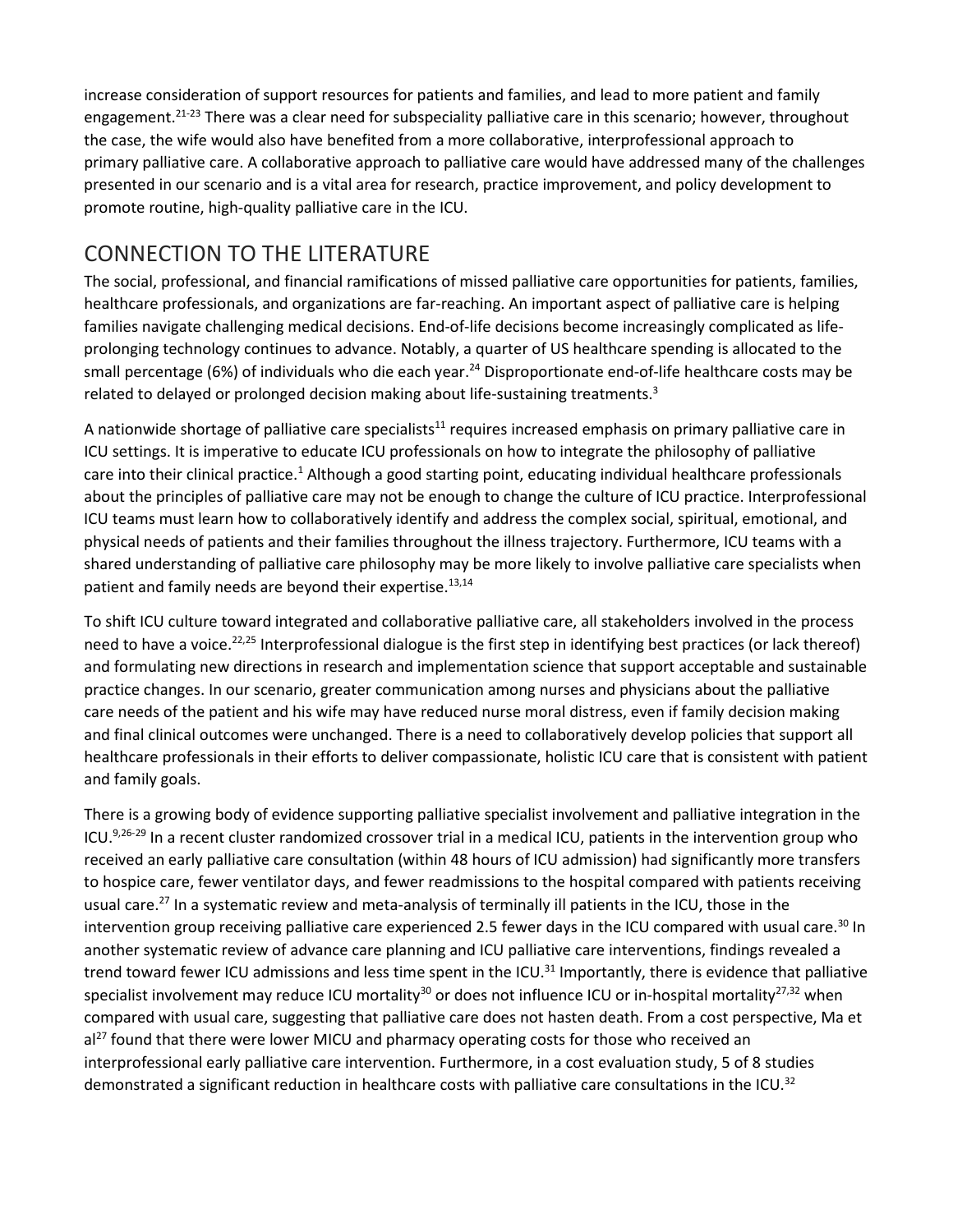The barriers to palliative care delivery in the ICU are well articulated in the literature.<sup>8,33-36</sup> Documented challenges include unrealistic patient and family expectations and disagreements between patients and families and the ICU team about goals of care<sup>8</sup>; variable provider attitudes about the role of palliative care<sup>37</sup>; differing opinions about what specific triggers should be used for automatic palliative specialist consults<sup>36</sup>; nurse and physician disagreement about whether bedside nurses can request a palliative specialist consult<sup>36</sup>; inadequate support for junior physicians during end-of-life decisions<sup>37</sup>; disagreement among healthcare professionals about who can benefit from palliative care<sup>36</sup>; identification of the best strategies for integrating palliative care in the  $ICU<sup>8,33</sup>$ ; and limited metrics to evaluate palliative care integration and collaboration in the delivery of ICU care.15 Some of these barriers were apparent in our scenario—specifically, unrealistic family expectations and inadequate communication and collaboration among the team about how to deliver palliative care to Henry and Betty. And yet, there is a paucity of literature on how to overcome these identified barriers.

## UNDERSTANDING AND IMPROVING PALLIATIVE INTEGRATION

There are a number of research directions that could expand our understanding of the impact of palliative care and successful strategies to improve the integration of palliative care in the ICU. Capturing patient and family experiences is a critical step to guide palliative care improvement in the ICU. However, there is limited literature exploring patient and family perceptions of palliative care in acute care, $38$  and to our knowledge, there are no such studies specific to the ICU setting. Important family outcomes, such as family resiliency, meaningmaking, and engagement in decision making, may be influenced by palliative care yet remain inadequately explored in the adult ICU context.<sup>39-47</sup> There is evidence that patients' preferences for care change over time as their conditions worsen,<sup>48</sup> suggesting the need for research about how to best elicit evolving care preferences. It is also important to increase our understanding of the expectations and experiences of ICU professionals as they deliver primary palliative care or involve palliative care specialists. This knowledge could bridge the translationto-practice gap by promoting strategic palliative care delivery to decrease suffering among patients, families, and healthcare professionals who are working toward family-engaged palliative care.

With their constant presence at the bedside, nurses may be best positioned to assess unmet palliative care needs of seriously ill patients and their families.<sup>49</sup> Families develop strong bonds with ICU nurses and share important information that can enhance the decision-making process. However, the unique contributions that nurses make during complex decision making in the ICU have not been fully explored.

Another important direction for research is the role of palliative care specialists and clinical ethics consultants in supporting ICU team members, especially nurses who spend 12 or more continuous hours with patients and their families, during challenging patient cases. To develop effective interventions to integrate palliative care in the ICU, we need to know how ICU teams conceptualize and operationalize primary palliative care. Furthermore, understanding the decision-making processes among ICU teams about when and why they choose to consult palliative care specialists is key to overcoming many of the identified barriers in the literature.

Collaborative palliative care delivery is a critical direction for further study and translation to practice. Intensive care unit teams that consider palliative care specialists as collaborators, rather than "consultants," recognize that palliative care specialists can support them in their mission to elicit patient and family understanding of illness, care preferences, hopes, worries, and values. Collaboration can enhance team members' perception of support during challenging cases. For example, junior physicians report that nursing colleagues and palliative care specialists are important sources of support.<sup>37</sup> Valuable insights about palliative integration could result from further study of ICU teams that successfully deliver collaborative palliative care and actively partner with palliative care specialists throughout a patient's illness trajectory. Patient and family care is more effective when delivered by an interprofessional team where the unique role and expertise of each member contribute to holistic patient care.<sup>50</sup> In Ma et al's study,<sup>27</sup> the early palliative care intervention was delivered by a palliative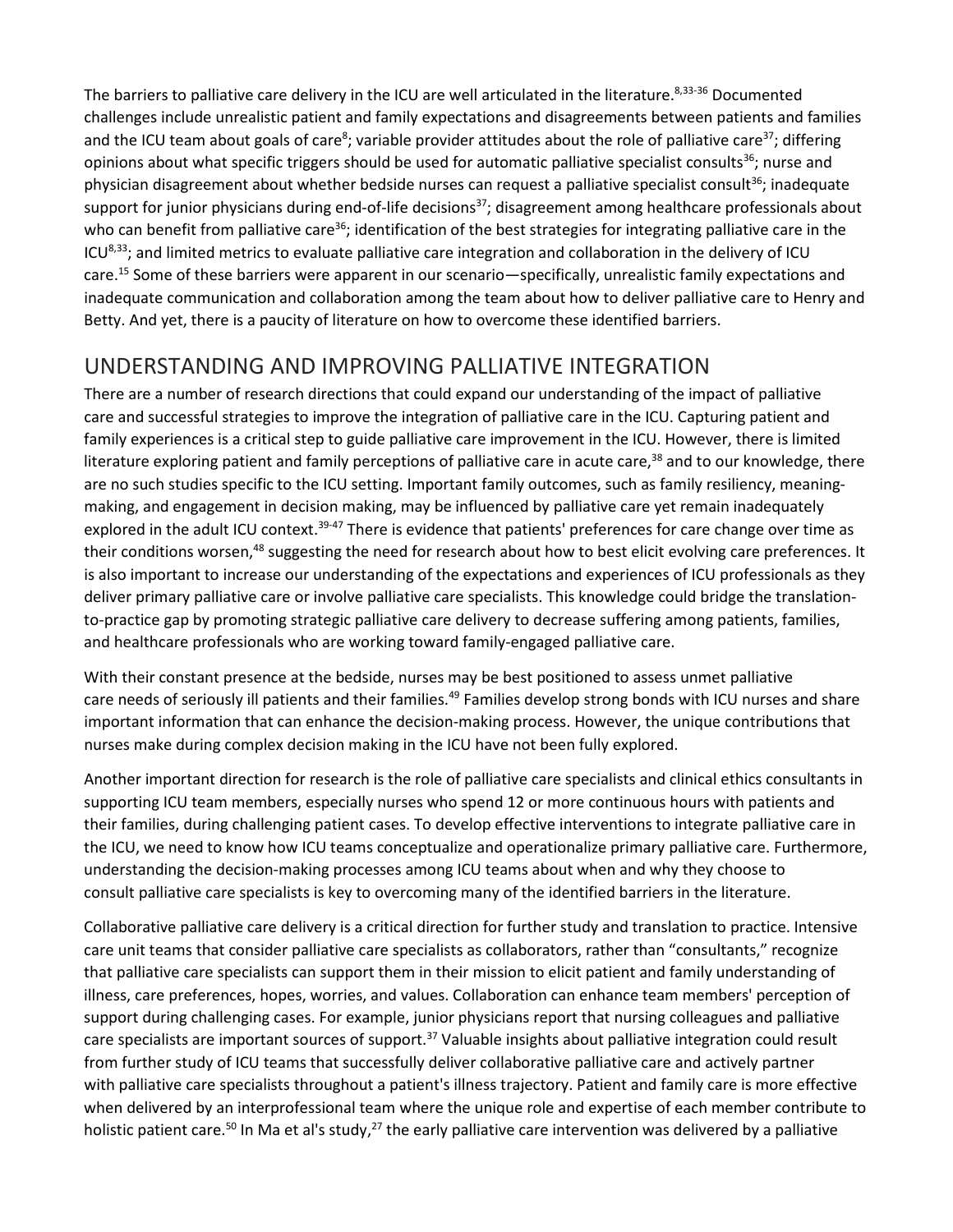care team composed of a physician, fellow, nurse practitioners, social worker, and a chaplain. This interprofessional team followed enrolled patients throughout their hospitalization; thus, this comprehensive patient and family support may have contributed to the positive outcomes found in this study.

# PROMOTING STRATEGIC PALLIATIVE CARE DELIVERY THROUGH A COLLABORATIVE FRAMEWORK: SUGGESTIONS FOR PRACTICE

It will take concerted efforts from multiple stakeholders to increase patient and family access to palliative care in the ICU. To improve palliative care delivery for all patients and families, ICU teams need to articulate and document the primary palliative care support they provide and how patients and families respond to these interventions. The following are suggestions for ICU teams, healthcare organizations, researchers, and policy makers to reach the important goal of collaborative and integrated palliative care in the ICU.

ICU teams:

- 1. Normalize interprofessional input, especially from nurses, on goals of care and the decision to consult with palliative care specialists.
- 2. Engage palliative care specialists in ICU rounds and/or conduct debriefings on challenging cases<sup>51</sup> to support ICU teams.
- 3. Involve palliative care specialists in simulations to train ICU teams in the delivery of primary palliative care.

Healthcare organizations:

- 1. Invest in more palliative care specialists who can train ICU teams to deliver primary palliative care and to promote consultation with palliative care specialists for complex cases.
- 2. Develop organizational practice guidelines and policy statements based on the National Consensus Project Clinical Practice Guidelines for Quality Palliative Care.<sup>2</sup>
- 3. Use reliable and valid instruments to measure the quality of palliative care in the ICU, such as those created by the Robert Wood Johnson workgroup.52-54
- 4. Create comprehensive process and outcome measures related to palliative care delivery that are meaningful to patients and families, healthcare professionals, and healthcare organizations.

Researchers:

- 1. Conduct cost-effectiveness studies<sup>55</sup> on the impact of palliative care interventions in the ICU.
- 2. Conduct exploratory studies with ICU teams about their understanding of and experiences with collaborative primary palliative care.
- 3. Use qualitative and quantitative methods to capture and measure the impact of primary and specialty palliative care on ICU patient and family outcomes.

Policymakers:

- 1. Develop nationally accepted benchmarks to compare the quality of palliative care delivery across healthcare organizations.
- 2. Create a merit system to designate high-performing hospitals and reward them with federal and state financial compensation.
- 3. Create financial incentives for healthcare professionals to train to become palliative care specialists.

#### Call to Action: Translate Evidence Into Practice to Integrate Palliative Care in the ICU

Nurses can respond to this call to action by engaging provider colleagues in identifying missed opportunities to deliver primary palliative care and also to partner with palliative care specialists. With their expertise in interprofessional collaboration, palliative care specialists can share strategies with ICU teams about how to work through conflicts collaboratively during challenging patient and family care situations. Nurses are well positioned to lead and support interprofessional ICU teams through the process of palliative care integration.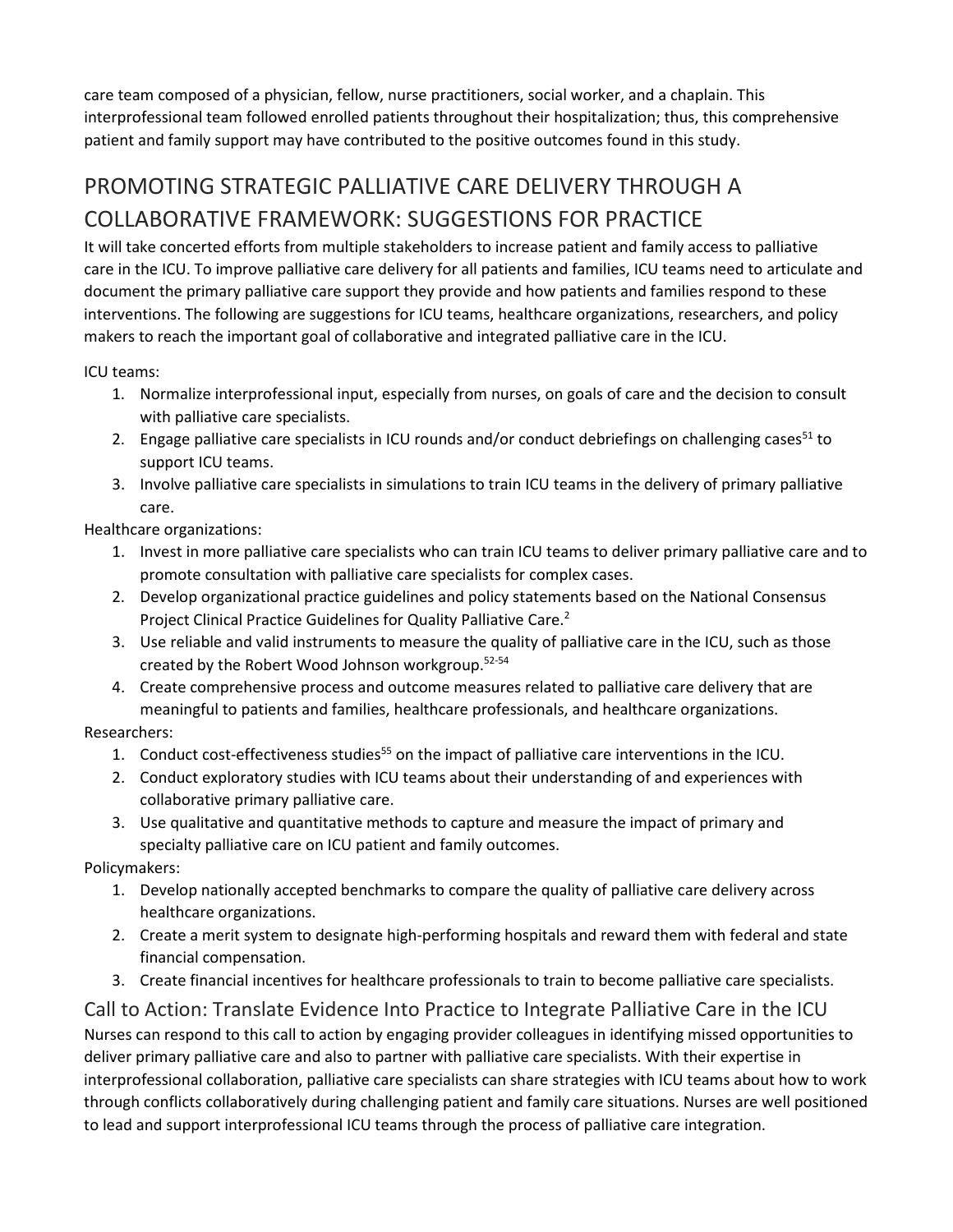## CLINICAL IMPLICATIONS

- Palliative care specialists have the expertise to train and mentor ICU teams to recognize opportunities where ICU healthcare professionals could collaboratively deliver primary palliative care.
- Intensive care unit teams could provide more comprehensive support to patients and families if they partnered with palliative care specialists in their day-to-day practice (rounds, debriefings, and family meetings).
- Engaging all stakeholders in ongoing dialogue about palliative care improvement could galvanize a culture shift in the ICU toward palliative care integration.

#### References

- 1. Ferrell BR, Virani R, Paice JA, Malloy P, Dahlin C. Statewide efforts to improve palliative care in critical care settings. *Crit Care Nurse*. 2010;30(6):40–45. doi:10.4037/ccn2010248.
- 2. Ferrell BR, Twaddle ML, Melnick A, Meier DE. National consensus project clinical practice guidelines for quality palliative care guidelines, 4th edition. *J Palliat Med*. 2018;21(12):1684–1689. doi:10.1089/jpm.2018.0431.
- 3. Institute of Medicine. *Dying in America: Improving Quality and Honoring Individual Preferences Near the End of Life*. Washington, DC: National Academies Press; 2015. doi:10.17226/18748.
- 4. Singer PA, Bowman KW. Quality end-of-life care: a global perspective. *BMC Palliat Care*. 2002;1(1). doi:10.1186/1472-684X-1-4.
- 5. Quill TE, Abernethy AP. Generalist plus specialist palliative care—creating a more sustainable model. *New England Journal of Medicine*. 2013;368(13):1173–1175. doi:10.1056/NEJMp1215620.
- 6. Schenker Y, Quill TE. Primary palliative care2020. [https://www-uptodate](https://www-uptodate-com.proxy.lib.mcw.edu/contents/primary-palliative-care/print)[com.proxy.lib.mcw.edu/contents/primary-palliative-care/print.](https://www-uptodate-com.proxy.lib.mcw.edu/contents/primary-palliative-care/print) Accessed February 20, 2020.
- 7. Evans BA, Turner MC, Gloria JN, Pickett LC, Galanos AN. Palliative care consultation is underutilized in critically ill general surgery patients [published online ahead of print July 17, 2019]. *Am J Hosp Palliat Care*. doi:10.1177/1049909119864025.
- 8. Kyeremanteng K, Beckerleg W, Wan C, et al. Survey on barriers to critical care and palliative care integration. *Am J Hosp Palliat Med*. 2020;37(2):108–116. doi:10.1177/1049909119867658.
- 9. Mun E, Umbarger L, Ceria-Ulep C, Nakatsuka C. Palliative care processes embedded in the ICU workflow may reserve palliative care teams for refractory cases. *Am J Hosp Palliat Care*. 2018;35(1):60–65. doi:10.1177/1049909116684821.
- 10. Seaman JB, Barnato AE, Sereika SM, Happ MB, Erlen JA. Patterns of palliative care service consultation in a sample of critically ill ICU patients at high risk of dying. *Heart Lung*. 2017;46(1):18–23. doi:10.1016/j.hrtlng.2016.08.008.
- 11. Kamal AH, Wolf SP, Troy J, et al. Policy changes key to promoting sustainability and growth of the specialty palliative care workforce. *Health Aff*. 2019;38(6):910–918. doi:10.1377/hlthaff.2019.00018.
- 12. Vuong C, Kittelson S, McCullough L, Yingwei Y, Hartjes T. Implementing primary palliative care best practices in critical care with the care and communication bundle. *BMJ Open Qual*. 2019;8(3):e000513. doi:10.1136/bmjoq-2018-000513.
- 13. Aslakson RA, Curtis JR, Nelson JE. The changing role of palliative care in the ICU. *Crit Care Med*. 2014;42(11):2418–2428. doi:10.1097/CCM.0000000000000573.
- 14. Aslakson R, Cheng J, Vollenweider D, Galusca D, Smith TJ, Pronovost PJ. Evidence-based palliative care in the intensive care unit: a systematic review of interventions. *J Palliat Med*. 2014;17(2):219–235. doi:10.1089/jpm.2013.0409.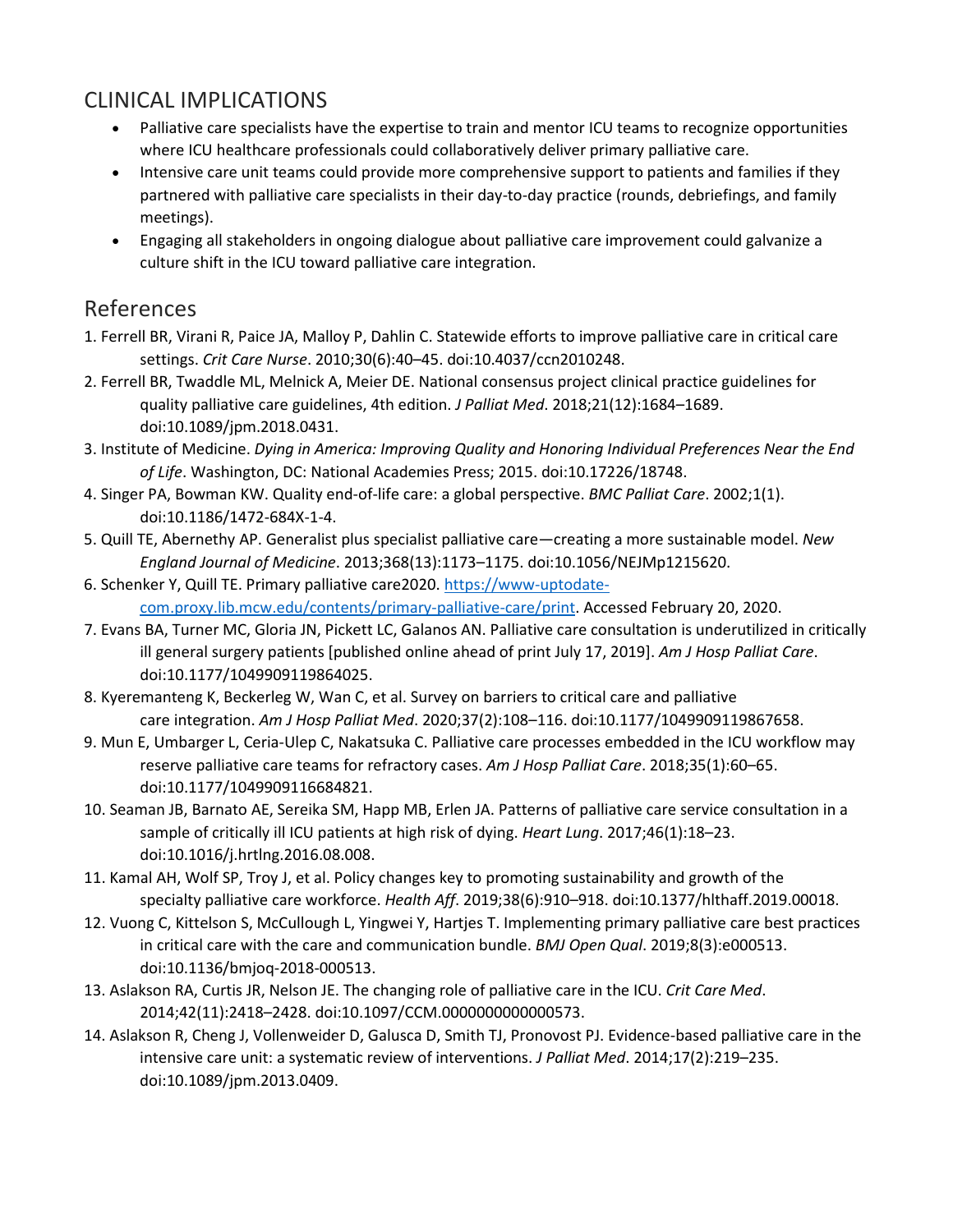- 15. Schram AW, Hougham GW, Meltzer DO, Ruhnke GW. Palliative care in critical care settings: a systematic review of communication-based competencies essential for patient and family satisfaction. *Am J Hosp Palliat Care*. 2017;34(9):887–895. doi:10.1177/1049909116667071.
- 16. Forozeiya D, Vanderspank-Wright B, Bourbonnais FF, Moreau D, Wright DK. Coping with moral distress—the experiences of intensive care nurses: an interpretive descriptive study. *Intensive Crit Care Nurs*. 2019;53:23–29. doi:10.1016/j.iccn.2019.03.002.
- 17. Huffman DM, Rittenmeyer L. How professional nurses working in hospital environments experience moral distress: a systematic review. *Crit Care Nurs Clin North Am*. 2012;24(1):91–100. doi:10.1016/j.ccell.2012.01.004.
- 18. McAndrew NS, Leske JS. A balancing act: experiences of nurses and physicians when making end-of-life decisions in intensive care units. *Clin Nurs Res*. 2015;24(4):357–374. doi:10.1177/1054773814533791.
- 19. McAndrew NS, Leske J, Schroeter K. Moral distress in critical care nursing: the state of the science. *Nurs Ethics*. 2018;25(5):552–570. doi:10.1177/0969733016664975.
- 20. Moss M, Good VS, Gozal D, Kleinpell R, Sessler CN. An official Critical Care Societies Collaborative statement—burnout syndrome in critical care health-care professionals: a call for action. *Chest*. 2016;150(1):17–26. doi:10.1016/j.chest.2016.02.649.
- 21. McAndrew NS, Schiffman R, Leske J. A theoretical lens through which to view the facilitators and disruptors of nurse-promoted engagement with families in the ICU. *J Fam Nurs*. 2020;26(3):190–212. doi:10.1177/1074840720936736.
- 22. McAndrew NS, Hardin JB. Giving nurses a voice during ethical conflict in the ICU [published online ahead of print July 14, 2020]. *Nurs Ethics*. doi:10.1177/0969733020934148.
- 23. Michalsen A, Long AC, DeKeyser Ganz F, et al. Interprofessional shared decision-making in the ICU: a systematic review and recommendations from an expert panel. *Crit Care Med*. 2019;47(9):1258–1266. doi:10.1097/CCM.0000000000003870.
- 24. Feeley TW. The value of ICU care at the end of life. *NEJM Catalyst*. September 28, 2016. [https://catalyst.nejm.org/value-icu-care-end-of-life/.](https://catalyst.nejm.org/value-icu-care-end-of-life/) Accessed February 20, 2020.
- 25. McAndrew NS, McCracken C, Szabo A, Narayanan B, Peltier W, Leske J. Evaluating the outcomes of an organizational initiative to expand end-of-life resources in intensive care units with palliative support tools and floating hospice. *Dimens Crit Care Nurs*. 2020;39(4):219–235. doi:10.1097/DCC.0000000000000423.
- 26. Adler K, Schlieper D, Kindgen-Milles D, et al. Integration of palliative care into intensive care: systematic review. *Anaesthesist*. 2017;66(9):660–666. doi:10.1007/s00101-017-0326-0.
- 27. Ma J, Chi S, Buettner B, et al. Early palliative care consultation in the medical ICU: a cluster randomized crossover trial. *Crit Care Med*. 2019;47(12):1707–1715. doi:10.1097/CCM.0000000000004016.
- 28. Romano AM, Gade KE, Nielsen G, et al. Early palliative care reduces end-of-life intensive care unit (ICU) use but not ICU course in patients with advanced cancer. *Oncologist*. 2017;22(3):318–323. doi:10.1634/theoncologist.2016-0227.
- 29. Zalenski RJ, Jones SS, Courage C, et al. Impact of palliative care screening and consultation in the ICU: a multihospital quality improvement project. *J Pain Symptom Manage*. 2017;53(1):5–12.e3. doi:10.1016/j.jpainsymman.2016.08.003.
- 30. Martins BDCPCC, Oliveira RA, Cataneo AJM. Palliative care for terminally ill patients in the intensive care unit: systematic review and metaanalysis. *Palliat Support Care*. 2017;15(3):376–383. doi:10.1017/S1478951516000584.
- 31. Khandelwal N, Kross EK, Engelberg RA, Coe NB, Long AC, Curtis JR. Estimating the effect of palliative care interventions and advance care planning on ICU utilization: a systematic review. *Crit Care Med*. 2015;43(5):1102–1111. doi:10.1097/CCM.0000000000000852.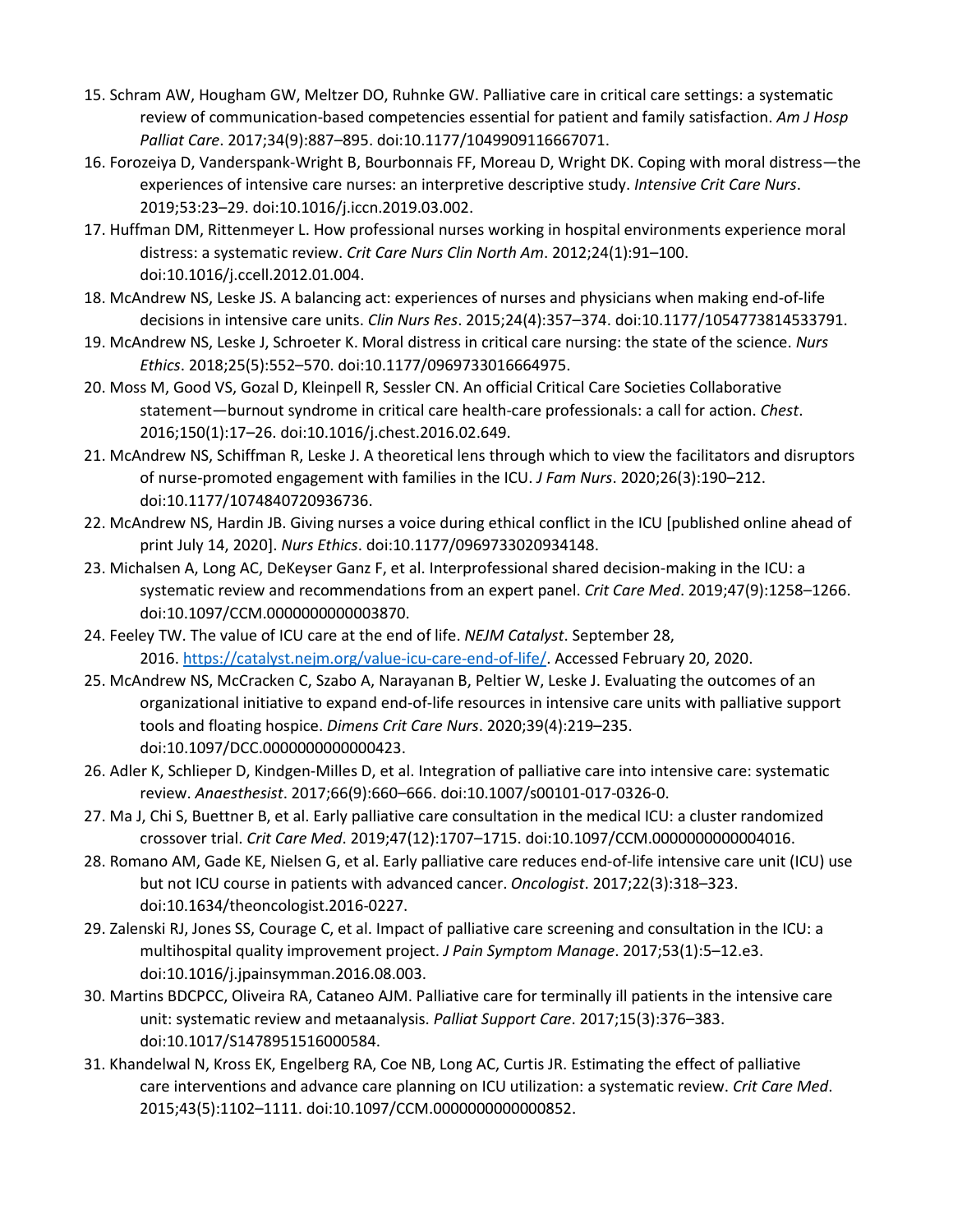- 32. Kyeremanteng K, Gagnon LP, Thavorn K, Heyland D, D'Egidio G. The impact of palliative care consultation in the ICU on length of stay: a systematic review and cost evaluation. *J Intensive Care Med*. 2018;33(6):346–353. doi:10.1177/0885066616664329.
- 33. Beernaert K, Deliens L, Pardon K, et al. What are physicians' reasons for not referring people with life-limiting illnesses to specialist palliative care services? A nationwide survey. *PLoS ONE*. 2015;10(9):e0137251. doi:10.1371/journal.pone.0137251.
- 34. Gatta B, Turnbull J. Providing palliative care in the medical ICU: a qualitative study of MICU physicians' beliefs and practices. *Am J Hosp Palliat Med*. 2018;35(10):1309–1313. doi:10.1177/1049909118771378.
- 35. Visser M, Deliens L, Houttekier D. Physician-related barriers to communication and patient- and familycentred decision-making towards the end of life in intensive care: a systematic review. *Crit Care*. 2014;18(6):604. doi:10.1186/s13054-014-0604-z.
- 36. Wysham NG, Hua M, Hough CL, et al. Improving ICU-based palliative care delivery: a multicenter, multidisciplinary survey of critical care clinician attitudes and beliefs. *Crit Care Med*. 2017;45(4):e372– e378. doi:10.1097/CCM.0000000000002099.
- 37. Bharmal A, Morgan T, Kuhn I, Wee B, Barclay S. Palliative and end-of-life care and junior doctors': a systematic review and narrative synthesis [published online ahead of print November 13, 2019]. *BMJ Support Palliat Care*. doi:10.1136/bmjspcare-2019-001954.
- 38. Robinson J, Gott M, Ingleton C. Patient and family experiences of palliative care in hospital: what do we know? An integrative review. *Palliat Med*. 2014;28(1):18–33. doi:10.1177/0269216313487568.
- 39. Adelstein KE, Anderson JG, Gill Taylor A. Importance of meaning-making for patients undergoing hematopoietic stem cell transplantation. *Oncol Nurs Forum*. 2014;41(2):E172–E184. doi:10.1188/14.ONF.E172-E184.
- 40. Bajjani-Gebara J, Hinds P, Insel K, Reed P, Moore K, Badger T. Well-being, self-transcendence, and resilience of parental caregivers of children in active cancer treatment: where do we go from here?*Cancer Nurs*. 2019;42(5):E41–E52. doi:10.1097/NCC.0000000000000662.
- 41. Burns KEA, Misak C, Herridge M, Meade MO, Oczkowski S. Patient and family engagement in the ICU. Untapped opportunities and underrecognized challenges. *Am J Respir Crit Care Med*. 2018;198(3):310– 319. doi:10.1164/rccm.201710-2032CI.
- 42. Coward DD, Reed PG. Self-transcendence: a resource for healing at the end of life. *Issues Ment Health Nurs*. 1996;17(3):275–288. doi:10.3109/01612849609049920.
- 43. Kruser JM, Benjamin BT, Gordon EJ, et al. Patient and family engagement during treatment decisions in an ICU: a discourse analysis of the electronic health record. *Crit Care Med*. 2019;47(6):784–791. doi:10.1097/CCM.0000000000003711.
- 44. Laurent A, Reignier J, Le Gouge A, et al. "You helped me keep my head above water"—experience of bereavement research after loss of a loved one in the ICU: insights from the ARREVE study. *Intensive Care Med*. 2019;45(9):1252–1261. doi:10.1007/s00134-019-05722-x.
- 45. Meert KL, Eggly S, Kavanaugh K, et al. Meaning making during parent-physician bereavement meetings after a child's death. *Health Psychol*. 2015;34(4):453–461. doi:10.1037/hea0000153.
- 46. Patterson JM. Integrating family resilience and family stress theory. *J Marriage Fam*. 2002;64(2):349–360. doi:10.1111/j.1741-3737.2002.00349.x.
- 47. Wong P, Liamputtong P, Koch S, Rawson H. Searching for meaning: a grounded theory of family resilience in adult ICU. *J Clin Nurs*. 2019;28(5–6):781–791. doi:10.1111/jocn.14673.
- 48. Alyami HM, Chan RJ, New K. End-of-life care preferences for people with advanced cancer and their families in intensive care units: a systematic review. *Support Care Cancer*. 2019;27(9):3233–3244. doi:10.1007/s00520-019-04844-8.